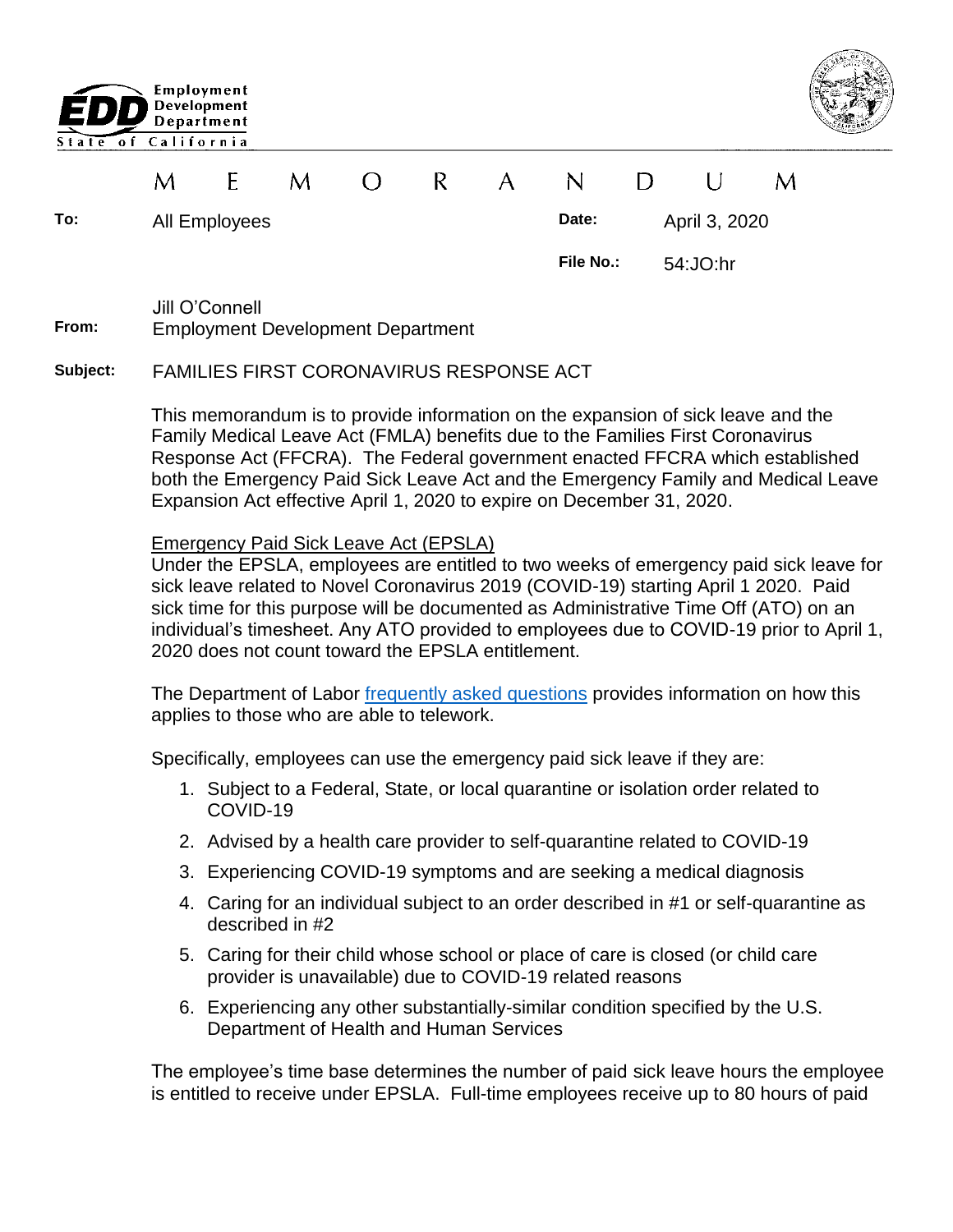sick leave at the employee's regular rate of pay. Part-time employees with a set time base receive a prorated amount based on their time base.

For intermittent employees, hours are calculated based on the average number of hours worked over the last six months to determine the average daily hour entitlement. If the individual has not worked six months, then calculate based on the number of hours the employer and employee agreed they would work each week upon hire.

## Emergency Family and Medical Leave Expansion Act (E-FMLA)

E-FMLA allows for employees who have worked for 30-days with up to 12-workweeks of paid FMLA leave to provide care for their child whose school or daycare is closed because of COVID-19. . Employees do not have to have worked for the employer for 12 months or 1,250 hours in the 12-months preceding the leave to be eligible for E-FMLA.

Specifically, eligible employees can take up to 12-workweeks of leave. The first two weeks of E-FMLA are unpaid, although employees can elect to use their two weeks of paid sick leave discussed above. For weeks 3 to 12 of E-FMLA, employees will be paid two-thirds of their salary, up to \$200/per day up to a total of \$10,000. Employees can elect to use leave credits to supplement their E-FMLA. The maximum daily entitlement and overall total are the same regardless of the employee's time base.

E-FMLA utilizes the same 12-week entitlement as FMLA. Therefore, if an employee has used any of their 12-week entitlement under FMLA, the entitlement under E-FMLA will be reduced by the amount already used.

## Required Documentation for E-FMLA

If leave under this program is foreseeable, an employee shall provide their employer with such notice of leave as is practicable. In order to take E-FMLA, employees must provide documents to support the need to care for a child whose school or place of care is closed due to COVID-19 related reasons. This may be a notice of closure or unavailability from the child's school, place of care, or child care provider. The notice may include a notice that may have been posted on a government, school or day care website, published in a newspaper or email to the parent from an employee or official of the school, place of care, or child care provider.

Supervisors must send ATO requests through their Division Chief to HRSD at [SafetyProgram@edd.ca.gov](mailto:SafetyProgram@edd.ca.gov) via this [spreadsheet.](https://eddnet/Services/admin/hrsdmemos/HealthSafetyMemos/BlankATOTracker.xlsx) This information must be tracked by HRSD and available to be provided to the California Department of Human Resources (CalHR).